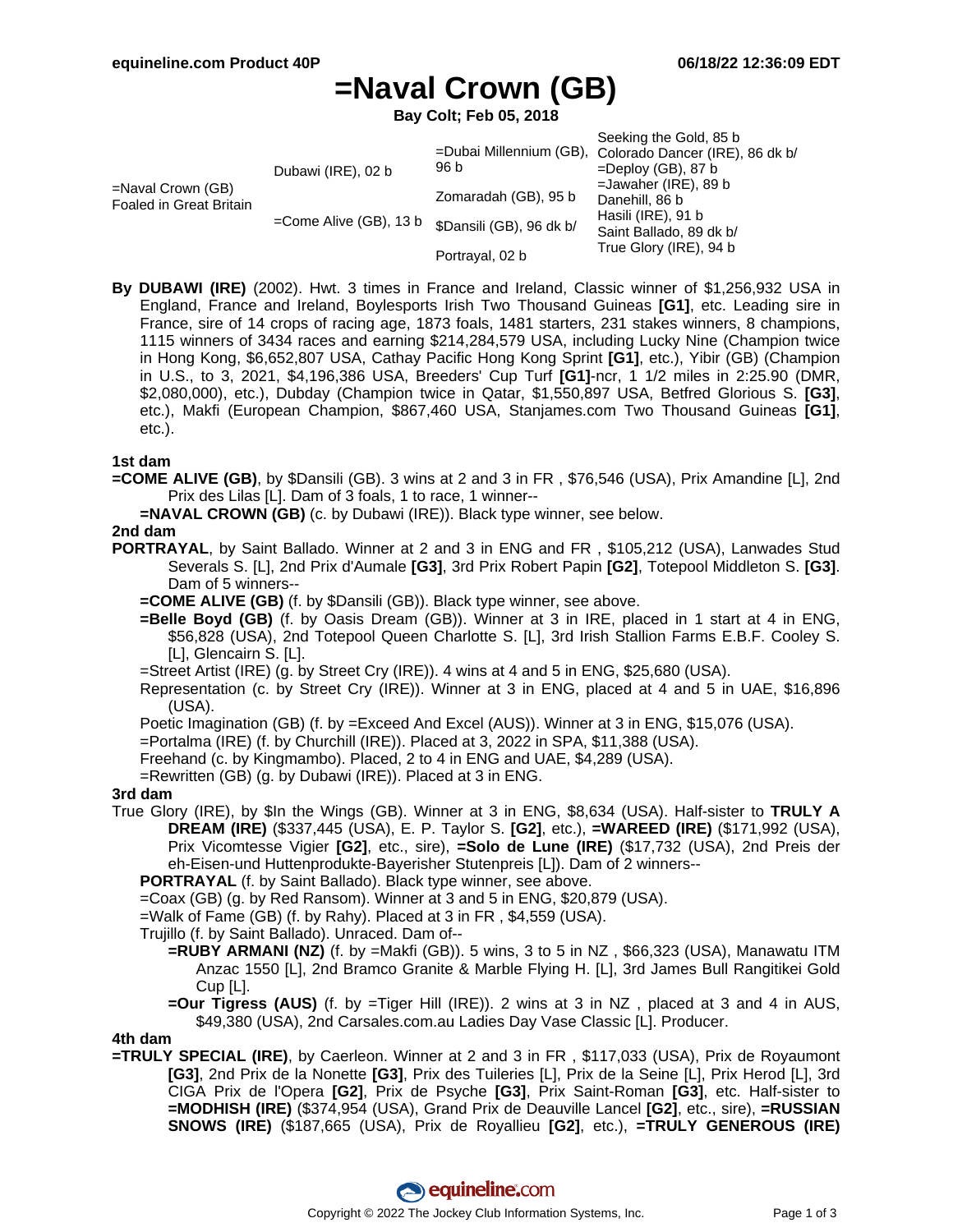### **=Naval Crown (GB)**

**Bay Colt; Feb 05, 2018**

(\$64,824 (USA), Prix Petite Etoile [L], etc.), **=Antarctique (IRE)** (\$187,210 (USA), 2nd Grand Prix du Conseil General des Alpes Maritimes [L], sire), **All of Me (IRE)** (\$58,865 (USA), 2nd Prix du Lion d'Angers [L], etc., sire), **=Armorique (IRE)** (\$25,484 (USA), 2nd Prix Michel Houyvet [L], etc.). Dam of 8 winners, including--

- **TRULY A DREAM (IRE)** (f. by =Darshaan (GB)). 3 wins, 2 to 3 in FR and NA , \$337,445 (USA), E. P. Taylor S. **[G2]**-ncr, 1 1/4 miles in 2:01.60, Prix de Royaumont **[G3]**, 2nd Prix de Psyche **[G3]**, Prix Finlande [L], 3rd Prix Corrida **[G3]**.
	- **DREAM PEACE (IRE)** (f. by \$Dansili (GB)). 4 wins at 2 and 3 in FR , placed, 3 to 5 in NA , \$815,242 (USA), Prix de la Nonette Shadwell **[G2]**, Prix Volterra [L], 2nd Diana S. **[G1]** (SAR, \$120,000) twice, Prix de Psyche **[G3]**, 3rd E. P. Taylor S. **[G1]** (WO, \$100,000(CAN)) twice, etc.
	- **=Catcher In The Rye (IRE)** (c. by Danehill). Winner at 3 in IRE, placed in 1 start at 3 in FR , \$112,052 (USA), 2nd Gainsborough Poule d'Essai des Poulains-French Two Thousand Guineas **[G1]**, 3rd Rochestown S. [L]. Leading sire in Argentina.
- **=WAREED (IRE)** (c. by Sadler's Wells). 4 wins, 2 to 5 in ENG and FR , \$171,992 (USA), Prix Vicomtesse Vigier **[G2]**, Prix Hubert de Chaudenay Casino Barriere de Menton **[G2]**, Orderit-Online.com Troy S. [L], 2nd Compass UK Leisure Predominate S. [L], 3rd Gold Cup **[G1]**. Sire.
- **=Solo de Lune (IRE)** (f. by Law Society). Winner at 3 in FR , placed at 3 in GER, \$17,732 (USA), 2nd Preis der eh-Eisen-und Huttenprodukte-Bayerisher Stutenpreis [L].
	- **L'ANCRESSE (IRE)** (f. by =Darshaan (GB)). Winner at 2 and 3 in IRE and ENG, placed in 1 start at 3 in NA , \$398,490 (USA), Hwt. filly at 3 on Irish Free Hand., 9 1/2 - 10 1/2 fur., Rathbarry Studs Barathea Finale S. [L], 2nd Darley Irish Oaks **[G1]**, Breeders' Cup Filly & Mare Turf **[G1]** (SA, \$212,000), Leopardstown One Thousand Guineas Trial S. [L].
	- **MOONSTONE (GB)** (f. by =Dalakhani (IRE)). Winner in 2 starts at 3 in IRE, placed in 2 starts at 3 in ENG, \$613,532 (USA), Darley Irish Oaks **[G1]**, 2nd Juddmonte Epsom Oaks **[G1]**.
	- **CERULEAN SKY (IRE)** (f. by =Darshaan (GB)). 3 wins at 2 and 3 in FR , placed at 3 in NA , \$246,994 (USA), Prix Saint-Alary **[G1]**, Prix La Camargo [L], 2nd E. P. Taylor S. **[G1]**, 3rd Prix Vermeille **[G1]**.
	- **=DINER DE LUNE (IRE)** (f. by Be My Guest). 2 wins at 2 in FR , \$42,001 (USA), Prix des Jouvenceaux et des Jouvencelles [L], 3rd Prix Nicolas Feuillatte Grand Prix du Lion d'Angers [L].
	- **=Demurely (IRE)** (f. by \$Galileo (IRE)). Winner at 3 in IRE, \$67,729 (USA), 2nd Irish Stallion Farms E.B.F. Give Thanks S. **[G3]**, Ardilaun Hotel Oyster S. [L], Edmund & Josie Whelan Memorial Listowel S. [L], Trigo S. [L], 3rd Irish Field Finale S. [L].
	- **=Qaatef (IRE)** (c. by =Darshaan (GB)). Winner at 3 in ENG, \$30,685 (USA), 3rd Weatherbys Insurance Lonsdale S. **[G3]**, Manchester Evening News July Trophy S. [L]. Sire.
	- **Claire de Lune (IRE)** (f. by \$Galileo (IRE)). Winner at 2 in FR , \$22,715 (USA), 3rd Prix Rose de Mai [L].
	- **=Bywayofthestars (GB)** (f. by Danehill). Placed at 3 in IRE, \$17,870 (USA), 2nd Ali Retza & Mamadi Soudavar E.B.F. Garnet S. [L].

True Glory (IRE) (f. by \$In the Wings (GB)). See above.

=Libretto (IRE) (f. by \$Singspiel (IRE)). Unraced.

- **=COLETTE (AUS)** (f. by =Hallowed Crown (AUS)). 8 wins, 3 to 5, 2021 in AUS, \$5,095,563 (USA), Tab Empire Rose S. **[G1]**, The Star Australian Oaks **[G1]**, Lexus Tristarc S. **[G2]**, Yulong Apollo S. **[G2]**, Tab Adrian Knox S. **[G3]**, etc.
- **=METASTASIO (AUS)** (f. by Street Cry (IRE)). 2 wins at 2 in AUS, \$196,607 (USA), PFD Food Services MRC Chairman's S. [L], 2nd Lister Quezette S. **[G3]**.

=Vivat Regina (IRE) (f. by Nashwan). Unraced.

RACE RECORD for =Naval Crown (GB): In France. At 2, twice 3rd (Prix la Rochette **[G3]**, Prix Thomas Bryon Jockey Club de Turquie **[G3]**) in 2 starts. Earned 18,900 Euro (\$22,288 USA). In England. At 2, one win, twice 3rd (BetfredTV Pat Eddery S. [L]). Earned 21,789 Pounds (\$28,643 USA). In United Arab Emirates. At 3, 2021, Hwt. on United Arab Emirates Free Hand. 7 - 9 1/2 fur. (2021), one win (Agnc3 Meydan Classic [L]), once 3rd (Hamdan Bin Mohammed Cruise Terminal UAE Two Thousand Guineas **[G3]**) in 2 starts. Earned 239,809 Dirhams (\$65,300 USA). In France. At 3, 2021, unplaced in 1 start. In England. At 3, 2021, twice 2nd (Jersey S. **[G3]**, Bet365 European Free H. [L]). Earned